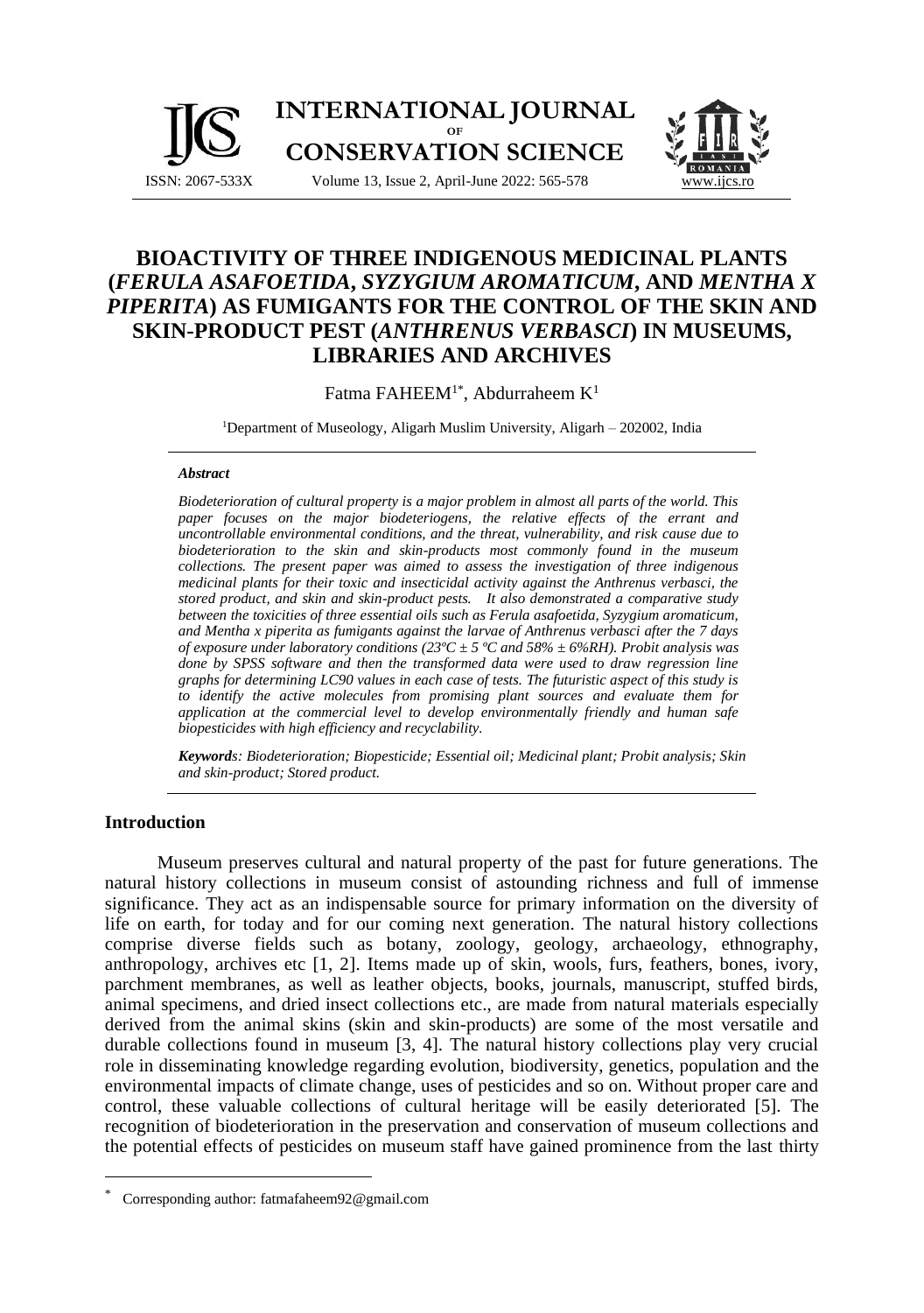to thirty-five years. At the same time laws and regulations were also altered the landscape of pest control activities inside the museums [6-8].

Primarily, the pest control of skin and skin-products (skin, hide, leather, and fur items), and stored products, depends upon the use of gaseous synthetic fumigants and residual insecticides, both of which may possess serious hazards to warm blooded animals and the environment. Although, pesticides were used initially to benefit the human life for increasing the agricultural productivity by controlling infectious disease, but their adverse effects have overweighed the benefits associated with their use [9, 10]. The environmental problems caused due to the overuse of pesticides and other non-decomposing chemicals as well as products have been the matter of serious concern for both the scientists and public in recent years. Consequently, the use of chemical synthetic pesticides for pest management has become highly controversial. The continuous use of synthetic chemical insecticides causes, toxicity to nontarget organisms, pest resistance, and environmental pollution around the world. The production of xenobiotic compounds by the application of synthetic chemicals results in the increase of human health and environmental risks, therefore the goal should be to use such compounds carefully for the least negative impact on the human and the environment [10-12]. The exposure of insects to an insecticide for long duration may develop resistance against a specific insecticide, or group of insecticides by the way of cross-resistance. A closely related phenomenon, multiple resistance may also occur in insect populations that resist two or more insecticide classes with unlike modes of action. Insects develop this type of resistance by expressing multiple-resistance mechanisms. This can happen if one insecticide is used until insects display a resistance and then another is used and the insect population becomes resistant to that one also, and so on. Multiple resistance is less common than cross-resistance but is potentially of greater concern because it drastically reduces the number of insecticides that can be used to control the insect [13, 14]. To overcome these problems, attempts were made to develop alternate methods of pest control including the use of cultural and traditional practices, biological control, anti-feedants, hormonal insecticides, plant extracts etc. Despite many synthetic chemicals are commonly used to control the propagations and multiplication of pest population and thus, certainly protecting the proteinecious objects or specimens, but simultaneously manifest many side effects as well [15, 16].

Nowadays the conservation fraternity is again turning towards traditional materials to look for the alternative to these toxic chemicals. However, now the scientific evaluation as regards their advantages and disadvantages became a part of consideration of their suitability for a particular purpose. Fumigants are the mode of action which acts or may kill the target insect by producing vapor. These insecticides produce poisonous gases when applied against insects. The vapor formed from insecticides enters the body of insects via their tracheal system through spiracles and causes death by poisoning. Some of their active ingredients are liquids when packaged under high pressure but change to gaseous when they are released. Other active ingredients are volatile liquids when enclosed in an ordinary container and are not formulated under pressure. Fumigants are used to remove stored product pests from museum, archives and libraries. In agriculture fumigants are used on very large scale to protect crops and animal products from being prone to pests. Fumigation remains a common method of stored product insect pest management in many developing countries and at present the fumigation is generally done by methyl bromide  $(CH_3Br)$  and phosphine (PH<sub>3</sub>) [17, 18]. In preliminary fumigation trials with phosphine on baled skins, it was noted that the fumigant did not cause any noxious effect on the skins. Baled sheepskins in large containers have been successfully fumigated with methyl bromide at a dosage of  $15g/m^3 + 220g/t$ onne of animal skins with a 48h exposure period at 10ºC. In laboratory tests, the efficacy of insecticides such as chlorpyriphos and chlorpyriphos-methyl were compared with that of sodium arsenate treatment for the protection of sheep skins against *D. maculatus* [19]. Chlorpyriphos was found effective against the larvae of *D. maculatus* at the dosage of 49mg/m<sup>2</sup> and gave proper protection to the skins even after 3 months [20]. It was revealed that the larvae were also controlled, when hides are treated by the solution containing 125mg of diflubenzuron/l of water [21, 22].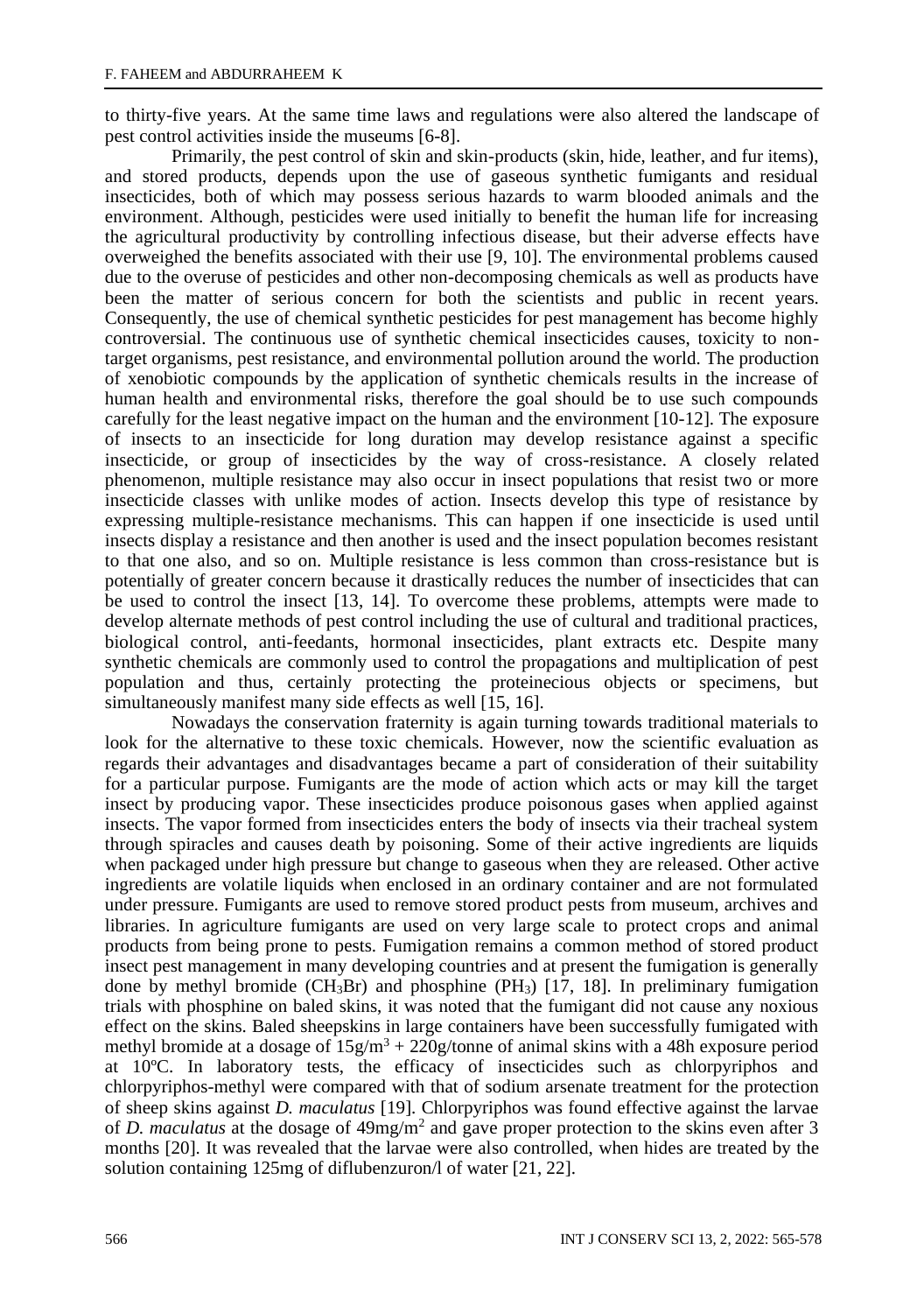Methyl bromide has been divulged for its deleterious effect on the ozone layer and phosphine causes serious health problems in humans and also causes pesticide resistance in the target pests [23]. Stored products pests control mainly depends on fumigation by methyl bromide (CH3Br) or phosphine [24]. Due to ozone-depleting properties, application of methyl bromide is being restricted [25, 26]. Insect resistance to phosphine has been reported from many countries and using of this fumigant may become limited [27-29].

Treatment strategies from broad-based biostats in storage units to single dose fumigation had paralleled the growth of climate-controlled museum environments. Pest management inside museums was largely practiced by in-house technicians on a routine basis. It is reported that the use of the fumigant ethylene oxide  $(C_2H_4O)$  became widespread. It kills all stages of an insect and sterilizes mold as well [30]. Policies were casual, and procedures, somewhat haphazard, as seen in Table 1 taken from a 1980 pesticide survey of zoos and science museums [31, 32], it was reported that ethylene oxide was used by only 5% of responding institutions.

| S.<br>No | <b>Safety</b><br>precaution<br>Tak en | $(\%)$ | S.<br>N <sub>0</sub> | No<br>precaution<br>taken | (%) | S.<br>N <sub>0</sub> | Ventilation | $\frac{9}{6}$ | S.<br>N <sub>0</sub> | Air quality<br>monitoring | $(\%)$ |
|----------|---------------------------------------|--------|----------------------|---------------------------|-----|----------------------|-------------|---------------|----------------------|---------------------------|--------|
|          | Minimize                              | 49     |                      | No                        | 25  |                      | Considered  | 63            |                      | Human                     | 84     |
|          | exposure                              |        |                      | perceived                 | 10  |                      | adequate    | 37            |                      | <b>Senses</b>             |        |
| 2.       | periods                               | 21     | 2.                   | hazard                    | 4   | 2.                   | Considered  |               | 2.                   | Gas                       | 11     |
| 3.       | Gloves worn                           | 12     | 3.                   | Too time-                 |     |                      | inadequate  |               | 3.                   | detection                 |        |
| 4.       | Gas mask                              | 13     |                      | consuming                 |     |                      |             |               |                      | None                      |        |
|          | worn                                  |        |                      | <b>Not</b>                |     |                      |             |               |                      |                           |        |
|          | Other                                 |        |                      | specified                 |     |                      |             |               |                      |                           |        |

**Table 1.** Represented the percentage of responding institutions taking precautions while dealing with pesticides, after the survey of museums done in 1980

Whereas, in another survey of 75 large libraries and archives showed 36% usage of ethylene oxide [33]. From 2010 to present time, another problem encountered with Smithsonian collections has been organic residual fumes of paradichlorobenzene (PDB) and of naphthalene. It was found that some staff has proven to be more sensitive to these fumes than the threshold limiting value (TLV) or the perceptible odor minimum would indicate [34-38].

Eventually, Integrated Pest Management stressed towards the use of non-chemical and natural products or chemicals methods, rather use of conventional synthetic chemical methods, as a primary defense against insect damage. The broad-spectrum insecticides like organophosphates, cyclodienes, and carbamates are being canceled due to their negative impacts on human, environment and as well as the valuable museum collections. There is an utmost need of creating awareness of the existing traditional conservation practices in India. Hence, scientists, conservators and collection managers have to consider the integration and incorporation of traditional wisdom and scientific information of the materials and methods into the development of conservation strategies [39-41]. It has been reported that phytochemicals are naturally occurring bioactive compounds that lead to low toxicity to mammals, biodegradability and high volatility of essential oils posses these compounds as alternatives to conventional fumigants [42]. Plant-derived products found effective against pests and diseases of spices and condiments have not been adequately tested in medicinal plants in India. There are no apparent environmental hazards through pollution of plant products in water and air. In soil, residue of plant products degrades and mobility is fast and residual toxicity is negligible. Some plant products have systemic action, but no ill effects were found from consumption of treated plants.

The objective of this study was to evaluate the performance of three botanicals as fumigants, against the larval stage in the life cycle of one recognized pest (*Anthrenus verbasci*) of skin and skin-product collections under the conditions of practical usage. It can be demonstrated if such chemicals are found effective against the pest selected, then it is proposed that such information could be used to provide reference guidelines on its application rates, exposure periods required, and effectiveness of these chemical treatments, specifically for infested material requiring fumigation in the museums, libraries, and archives environment [43].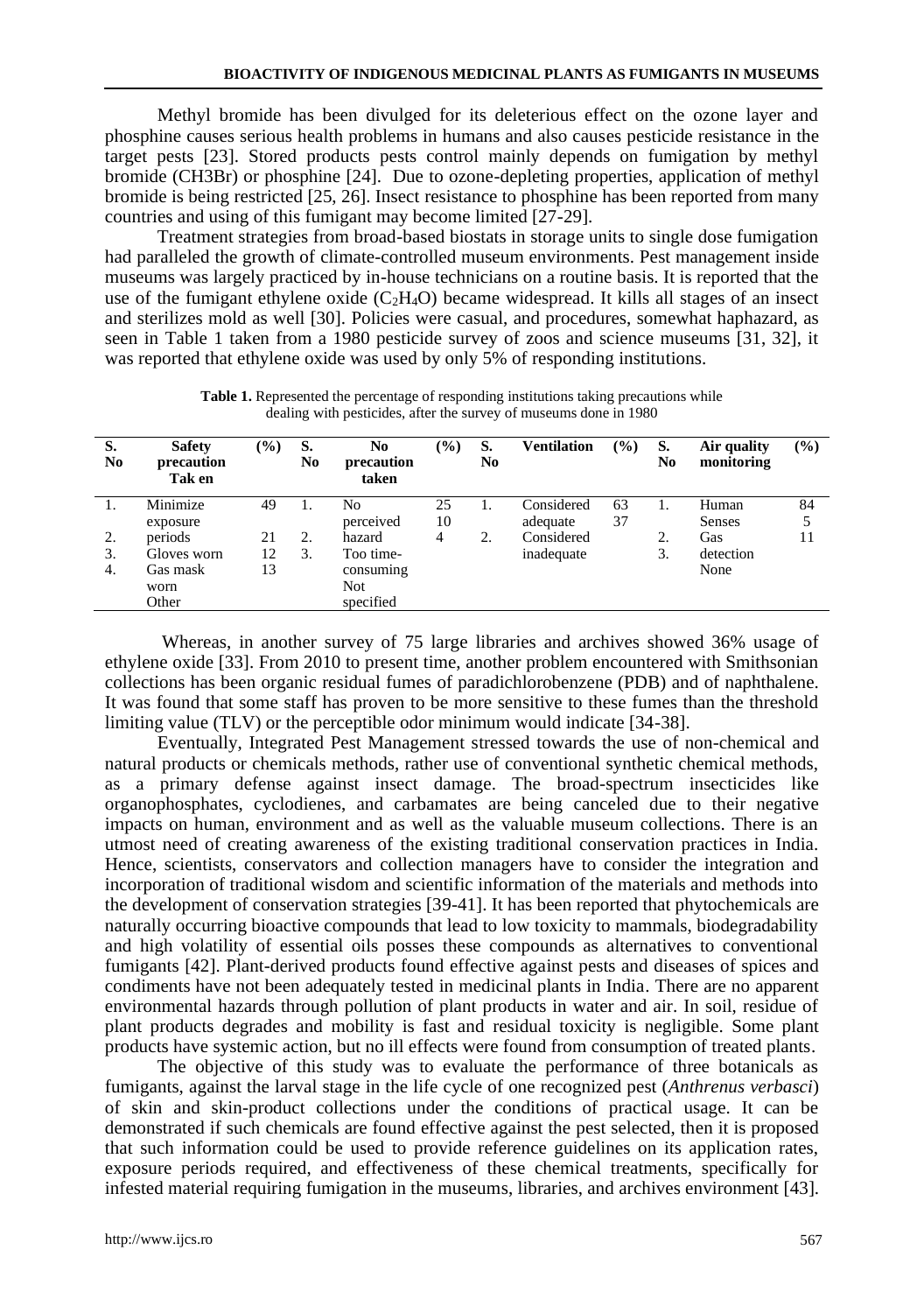While doing this research, a survey of several museums was also conducted pertaining to the prevention and control of biodeterioration for skin and skin-products collections including, National Museum of Natural History (New Delhi) and National Museum (New Delhi), State Museum (Lucknow), Departmental Museum of Zoology (AMU, Aligarh) and Musa Dakri Museum (AMU, Aligarh) in 2019, shown in below Table 2.

**Table 2.** Represented the sample of questionnaire used for the survey of different museums in order to collect information related to pest control and management adopted in museums and the feedback of the respondents shown in percentile

|                                                                                         | <b>Ouestions</b>                                                                        | The respondent feedbacks $(\% )$ |  |  |  |
|-----------------------------------------------------------------------------------------|-----------------------------------------------------------------------------------------|----------------------------------|--|--|--|
|                                                                                         | Is there any animal origin collection present in your museum?                           | 100.0                            |  |  |  |
|                                                                                         | Does the pest problem persist in your museum collection?                                | 100.0                            |  |  |  |
|                                                                                         | Are there any evidence of damage and debris caused by insect in your animal             | 100.0                            |  |  |  |
|                                                                                         | originated collections?                                                                 |                                  |  |  |  |
|                                                                                         | Are you satisfied with your cleaning management of museums?                             | 50.0                             |  |  |  |
|                                                                                         | Which of the following insect problem do you have in your museum and their collections? |                                  |  |  |  |
| a)                                                                                      | Cockroaches                                                                             | 75.0                             |  |  |  |
| b)                                                                                      | Moths                                                                                   | 25.0                             |  |  |  |
| $\mathbf{c})$                                                                           | Dermestid beetles                                                                       | 100.0                            |  |  |  |
| d)                                                                                      | <b>Termites</b>                                                                         | 100.0                            |  |  |  |
| e)                                                                                      | Common ants                                                                             | 75.0                             |  |  |  |
| f)                                                                                      | Silver Fish                                                                             | 50.0                             |  |  |  |
| g)                                                                                      | Others                                                                                  | 25.0                             |  |  |  |
|                                                                                         | 6. If there is any specimen infested, what is the duration of infestation?              |                                  |  |  |  |
| a)                                                                                      | Few Weeks                                                                               | 25.0                             |  |  |  |
| b)                                                                                      | Few Months                                                                              | 50.0                             |  |  |  |
| $\mathbf{c})$                                                                           | 1 year                                                                                  | 25.0                             |  |  |  |
| d)                                                                                      | More than a year                                                                        | 25.0                             |  |  |  |
|                                                                                         | 7. Is there any climate control of your museum is maintained regularly?                 | 25.0                             |  |  |  |
| 8.                                                                                      | Which types of treatment are you using in your museum to control insects?               |                                  |  |  |  |
| a)                                                                                      | Mechanical and Physical Control                                                         | 50.0%                            |  |  |  |
| b)                                                                                      | <b>Traditional and Cultural Control</b>                                                 | $0.0\%$                          |  |  |  |
| c)                                                                                      | <b>Synthetic Chemical Control</b>                                                       | 100.0%                           |  |  |  |
| $\mathbf{d}$                                                                            | Natural herbal control                                                                  | 50.0%                            |  |  |  |
| $\epsilon$ )                                                                            | Non-Chemical Control                                                                    | 50.0%                            |  |  |  |
| 9. Are the chemicals used in your museums is toxic to staff and visitors?               | 75.0%                                                                                   |                                  |  |  |  |
| 10. Will you be interested to incorporate herbal pesticides in your museum as<br>100.0% |                                                                                         |                                  |  |  |  |
|                                                                                         | control methods in future?                                                              |                                  |  |  |  |

It was observed that the problem of pest (insect) particularly in skin and skin-product collections causes due to dermestid beetles in their museums and the control methods they used were mainly synthetic in nature, which is extremely being toxic to their staff and visitors as well. In the survey it was also seen that the Museum stewards were interested to prefer indigenous and herbal pesticides for insect control over synthetic chemical control in the future.

# **Experimental part**

### *Materials*

Following materials and methods were used in this study and described as follows. *Collection of insect pest*

The initial source of beetle culture was infested "Bull horn", which was collected from the Natural History collections of Musa Dakri Museum of the Aligarh Muslim University, India. The infested bull horn was kept in a rearing box covered with a muslin cloth, which is shown below by figure 1.

### *Identification of test organism*

The rearing beetles were found to be the species of *Anthrenus verbasci*. It was identified based on the morphological characters in the entomology section of the Zoology Department, Aligarh Muslim University, India. The following figure 2 is demonstrating the dorsal and ventral view of an adult *Anthrenus verbasci* and dorsal view of its larva.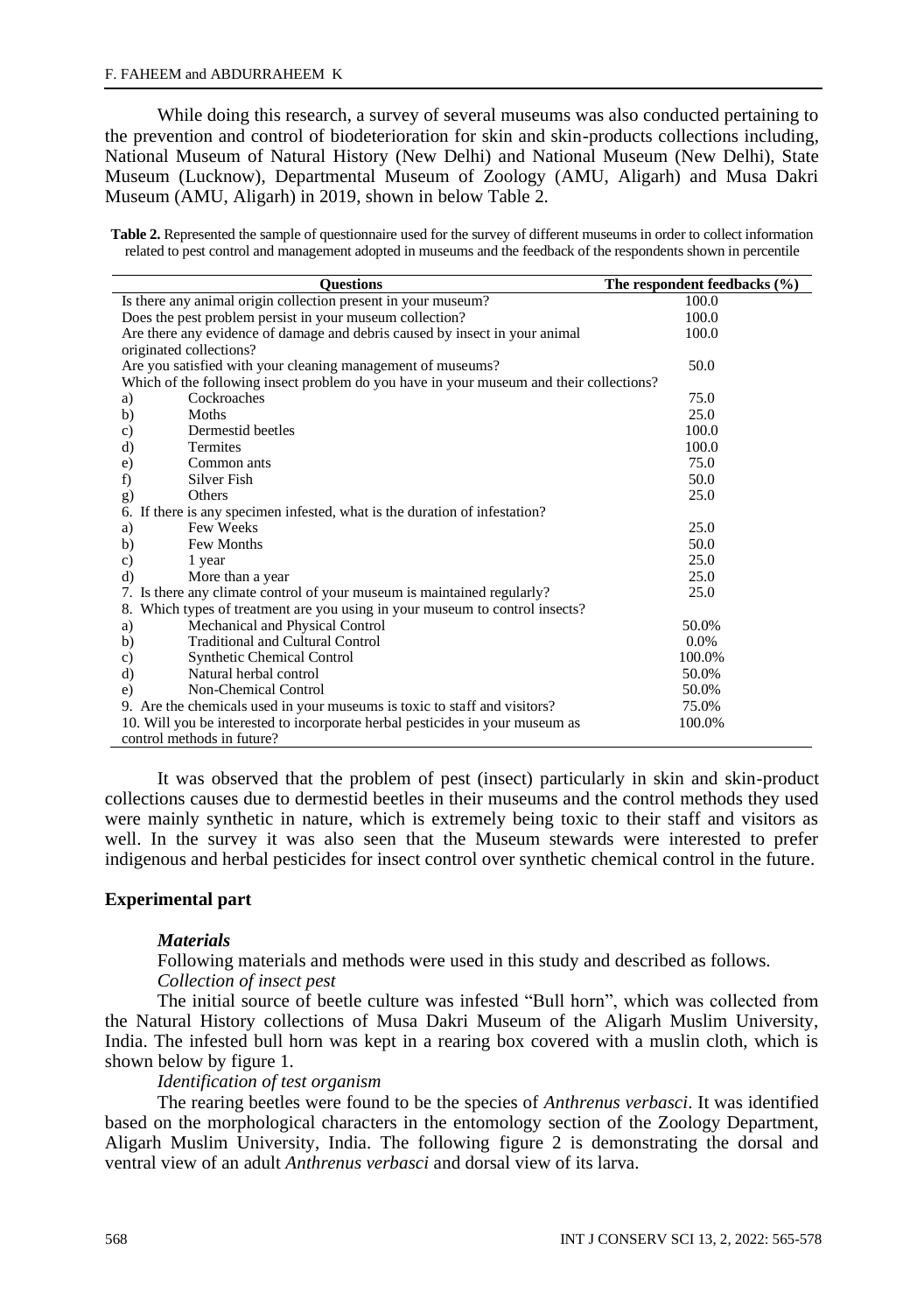

**Fig. 1.** Represent the severe infestation done by dermestid beetles in a bull horn



**Fig. 2.** Represent the dorsal; and ventral views of an adult *Anthrenus verbasci*, and dorsal view of its larva

#### *Rearing of insect culture*

During April 2014, the identified beetle along with the infested bull horn was kept in a rearing box covered with muslin cloths in the dark storage area. The culture of insects was carried out in the rearing box (48x27x34) to obtain a homogeneous and sufficient population of *Anthrenus verbasci* larvae for various biological tests.

#### *Collection of test botanicals*

Different essential oils and herbs were purchased from an herbal pharmacy in Aligarh. Each botanical was kept in proper air tighter glass container and placed in a cooled place for applying in the experiments.

# *Methods*

#### *Characterization of botanicals*

The botanicals which have been used in the present study were first characterized through FTIR (Fourier Transform Infrared Spectroscopy) spectra. FTIR study analyzes the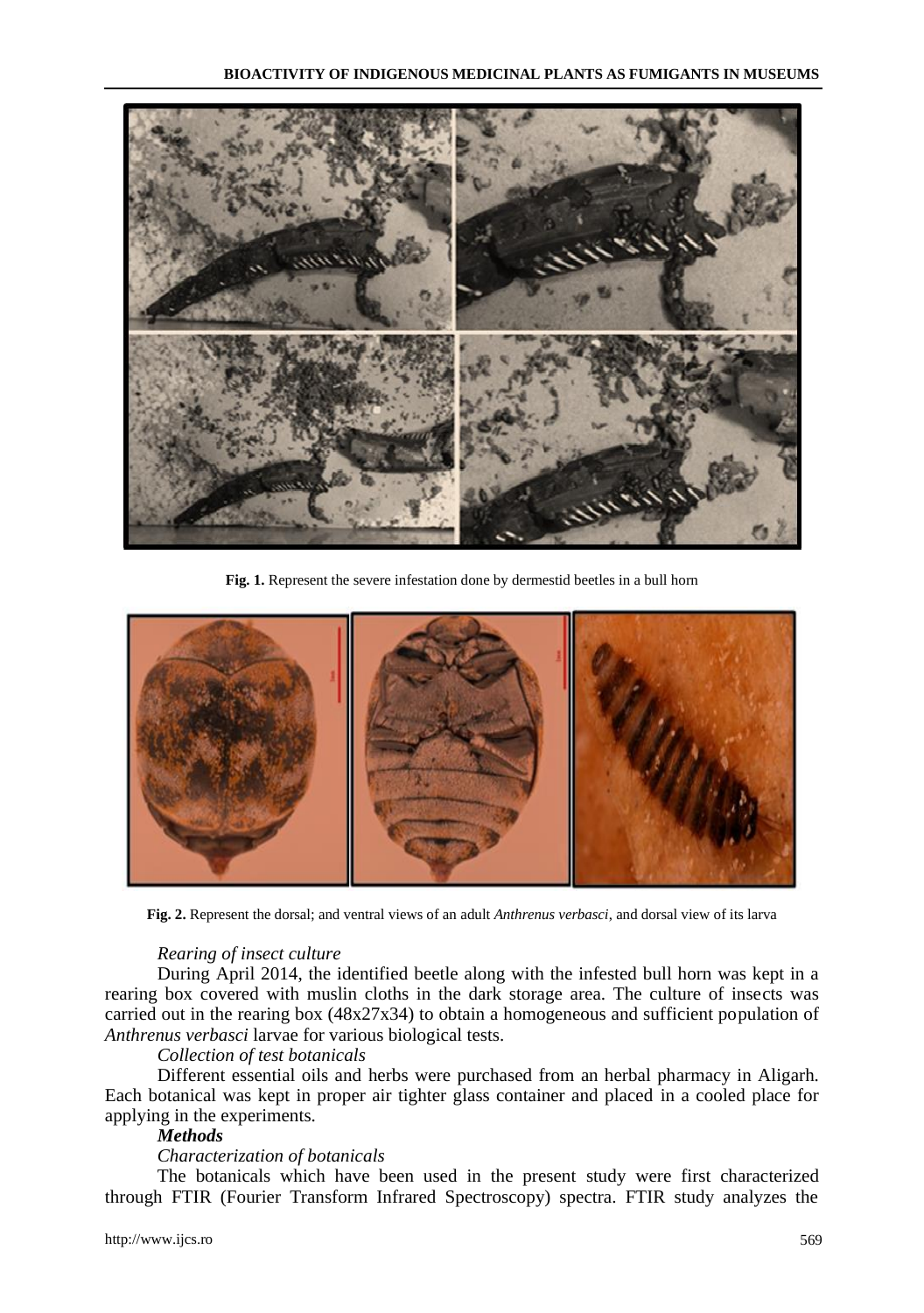chemical structure, the present group, and the existence of hydrogen or covalent bonding between the phases. This was done by "Interspec-2020, FTIR spectrometer" spectrolab-UK.

*Bioassay for fumigation toxicity (FT) test*

The bioassay test for the fumigation toxicity was determined by conducting a pilot study. Initially, a pilot study was done for range finding tests to determine the concentration and variation range of each botanical which is to be used for the bioassay test. This was done by applying randomly four nominal concentrations in each case of botanicals against larvae of *Anthrenus verbasci.* The contents of the setup were observed after a period of 7 days to establish total and zero mortality range in each case of botanicals. Finally, four different concentrations between the total and zero mortality range were revealed in every case of botanicals and were chosen for the bioassay test. Series of five experiments were conducted to evaluate the fumigant toxicity of seven botanicals against larvae of *Anthrenus verbasci.* In this case, three experiments were done with a single botanical and the next two experiments were done with four botanicals in two sets for identifying their synergistic or combinatorial effect. From the pilot study conducted, the selection of different formulations and variations were determined. Firstly, the concentrated essential oils or the extract so were diluted with distilled water to make the different required concentrations of  $(v/v)$  solutions. With the help of a micropipette, the quantity of formulation was measured and stored in different three test tubes. Then three different formulations were taken in 3 jars (15cm×8cm×5cm) A, B, and C respectively with some feathers in them for feeding larvae. Each jars containing ten larvae of *Anthrenus verbasci* inside it. Later those jars were kept in a fumigation chamber of dimension (34.5cm×29.5cm×29.0cm). The contents of the jars were examined after a period of 7 days to assess the level of larval mortality. The entire experimental setup and the controls were arranged in a laboratory with temperature fluctuating between  $23\pm5^{\circ}$ C and  $58\pm6\%$  RH in a Completely Randomized Design (CRD). Each experiment, in this case, was repeated 3 times with the same concentration of the intoxicant exposed for the same duration of time.

# **Results and discussion**

The toxic and insecticidal effects of different botanicals as fumigants may rely on their chemical composition and the level of insect sensitivity. Therefore, the botanicals are first characterized by FTIR analysis for evaluating their important bioactive constituents. The FTIR analysis of asafoetida essential oil is shown in the figure 3**.**

The IR band in region 3287cm<sup>-1</sup> is corresponding to O–H vibration of polysaccharide or associated water molecule. The band in 2924cm−1 region indicates the C–H stretching vibration. The band at 1598.1cm<sup>-1</sup> is due to asymmetrical stretching of carboxylate groups of uronic acid residue. Moreover, the band observed in area 820 to 400cm−1 was due to symmetrical and asymmetrical ring breathing vibration (C–C–O and C–O–C). The wave number at 1030.51cm−1 arose from the C–C function of carbohydrate. The bands lying from 1490 to 1200cm−1 can be ascribed to amide III functional groups suggesting the presence of protein in its structure.

The next characterization of *Syzygium aromaticum* essential oil was done through FTIR analysis, which is clearly indicated in the below figure 4.

The peak in the graph is nearly 3400-2800cm<sup>-1</sup> represents OH group vibrations, the peak around 1600-1500cm−1 shows C-H finger printing and C-C stretching vibrations respectively. While peaks nearly 1400-1200cm<sup>-1</sup> shows C=H bending vibrations of the present organic compounds.

The third and the last examination of *Mentha x piperita* essential oil was also done with FTIR spectrometer, which is clearly shown in the following figure 5.

The peak in the graph shows the absorption band or frequency nearly 3000-3300 cm<sup>-1</sup> ascribed the presence O-H stretching vibrations of alcohol, phenol and methyl group bonded compounds. The peak nearly 2800-3000 cm−1 indicate the C-H stretching vibrations of alkane. The absorbance band at 1500-1600 cm<sup>-1</sup> revealed the presence of C=O bond aldehyde group in compound. The strong absorption bands nearly 600-1000 cm−1 indicated the presence of aromatic C=C bond.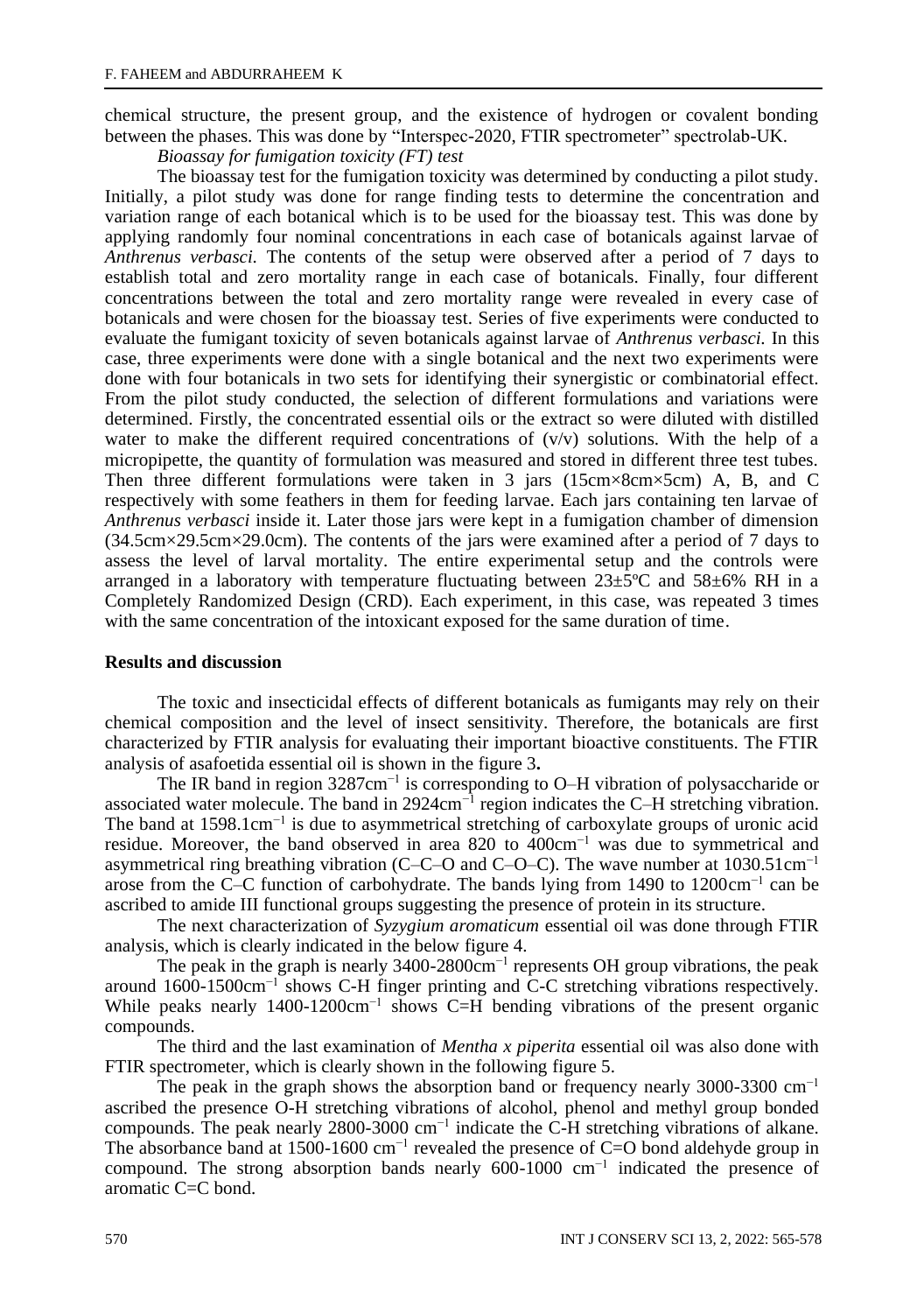

**Fig. 3.** Represents the FTIR spectra of *Ferula asafoetida* essential oil



**Fig. 4.** Represents the FTIR spectra of *Syzygium aromaticum* essential oil



**Fig. 5.** Represents the FTIR spectra *of Mentha x piperita* essential oil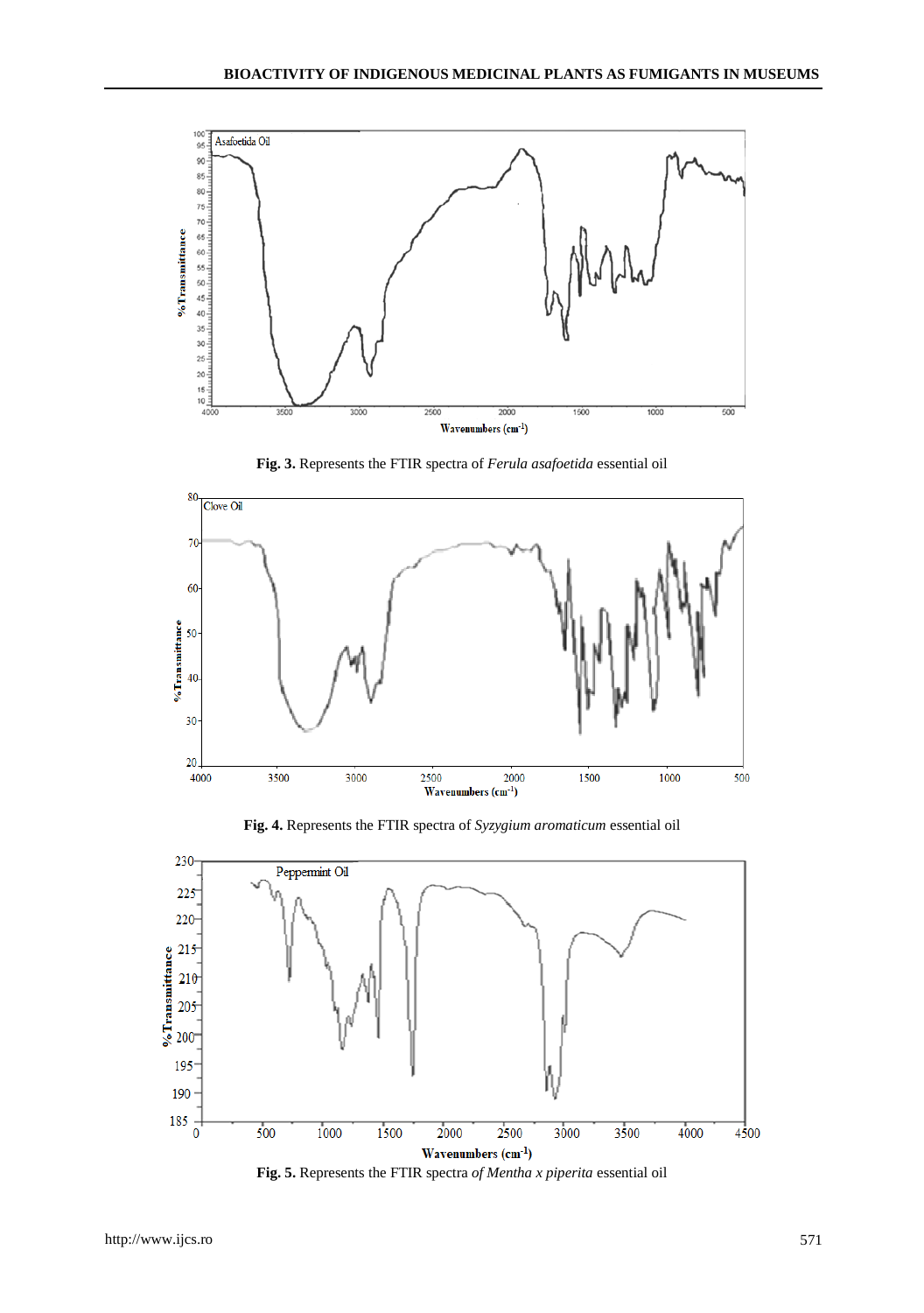The results of experiments through fumigation mechanism reveal that the toxic efficacy of different botanicals at different formulation was assessed by the mortality percent counts of the larvae during the given specific exposure of periods. In case of essential oils of *Mentha x piperita* (peppermint) and *Syzygium aromaticum* (clove) fumigation mechanism were evident to be more effective comparatively to *Ferula asafoetida* essential oil. The data of mortality rate is shown below in Table 3.

**Table 3.** Represents mortality percent (X %) against *Anthrenus verbasci* larvae at the interval of 7 days exposure at three different concentrations through fumigation toxicity (FT) by *Ferula asafoetida* (asafoetida), *Syzygium aromaticum* (clove) and *Mentha x piperita* (peppermint) essential oils

| <b>Treatment</b><br>(concentrations of | Total no.<br>of larvae | Mortality percent $(X\%)$ against <i>Anthrenus verbasci</i> larvae at 7 days<br>of intervals through fumigation toxicity |       |       |       |       |       |       |  |
|----------------------------------------|------------------------|--------------------------------------------------------------------------------------------------------------------------|-------|-------|-------|-------|-------|-------|--|
| essential oils, $mL/cm^3$              |                        | Dav 1                                                                                                                    | Day 2 | Day 3 | Dav 4 | Day 5 | Day 6 | Day 7 |  |
| Ferula asafoetida                      |                        |                                                                                                                          |       |       |       |       |       |       |  |
| 0.5                                    | 20                     | 0.0                                                                                                                      | 0.0   | 0.0   | 0.0   | 0.0   | 0.0   | 0.0   |  |
| 1.0                                    | 20                     | 0.0                                                                                                                      | 0.0   | 0.0   | 10.0  | 20.0  | 30.0  | 30.0  |  |
| 2.0                                    | 20                     | 0.0                                                                                                                      | 0.0   | 10.0  | 20.0  | 30.0  | 50.0  | 50.0  |  |
| Syzygium aromaticum                    |                        |                                                                                                                          |       |       |       |       |       |       |  |
| 0.5                                    | 20                     | 0.0                                                                                                                      | 0.0   | 0.0   | 10.0  | 10.0  | 10.0  | 20.0  |  |
| 1.0                                    | 20                     | 0.0                                                                                                                      | 10.0  | 20.0  | 30.0  | 30.0  | 40.0  | 50.0  |  |
| 2.0                                    | 20                     | 0.0                                                                                                                      | 10.0  | 20.0  | 40.0  | 60.0  | 70.0  | 80.0  |  |
| Mentha x piperita                      |                        |                                                                                                                          |       |       |       |       |       |       |  |
| 0.5                                    | 20                     | 0.0                                                                                                                      | 10.0  | 10.0  | 10.0  | 10.0  | 20.0  | 30.0  |  |
| 1.0                                    | 20                     | 0.0                                                                                                                      | 10.0  | 20.0  | 30.0  | 50.0  | 60.0  | 80.0  |  |
| 2.0                                    | 20                     | 0.0                                                                                                                      | 10.0  | 30.0  | 50.0  | 60.0  | 80.0  | 90.0  |  |

While the percent of mortality through fumigation mechanism is shown in the line graphs, which are also clearly indicated by following figures 6-8. In case of treatment with *S.*  aromaticum oil, 50-80% mortality rate was revealed at dose of 1.0-2.0mL/cm<sup>3</sup> against larvae of *Anthrenus verbasci* after 7 days of exposure.

The lowest mortality percent was observed in case of *F. asafoetida* (hing) essential oil. It was recorded that the mortality percent with F. asafoetida (hing) essential oil against larvae of Anthrenus verbasci was 30-50% at dose of 1.0-2.0mL/cm<sup>3</sup> after 7 days of exposure. The highest mortality rate was observed in case of *Mentha x piperita* (peppermint) essential oil through fumigation mechanism against larvae of *Anthrenus verbasci* after 7 days of exposure. It was observed that 80-90 % mortality rate was achieved on treatment with dose of  $1.0$ -2.0mL/cm<sup>3</sup> of conc. against larvae *Anthrenus verbasci*.



**Fig. 6.** Represents the percent mortality in case of fumigation toxicity with *Ferula asafoetida* (asafoetida, hing) essential oil against *Anthrenus verbasci* (larvae) after 7days of treatment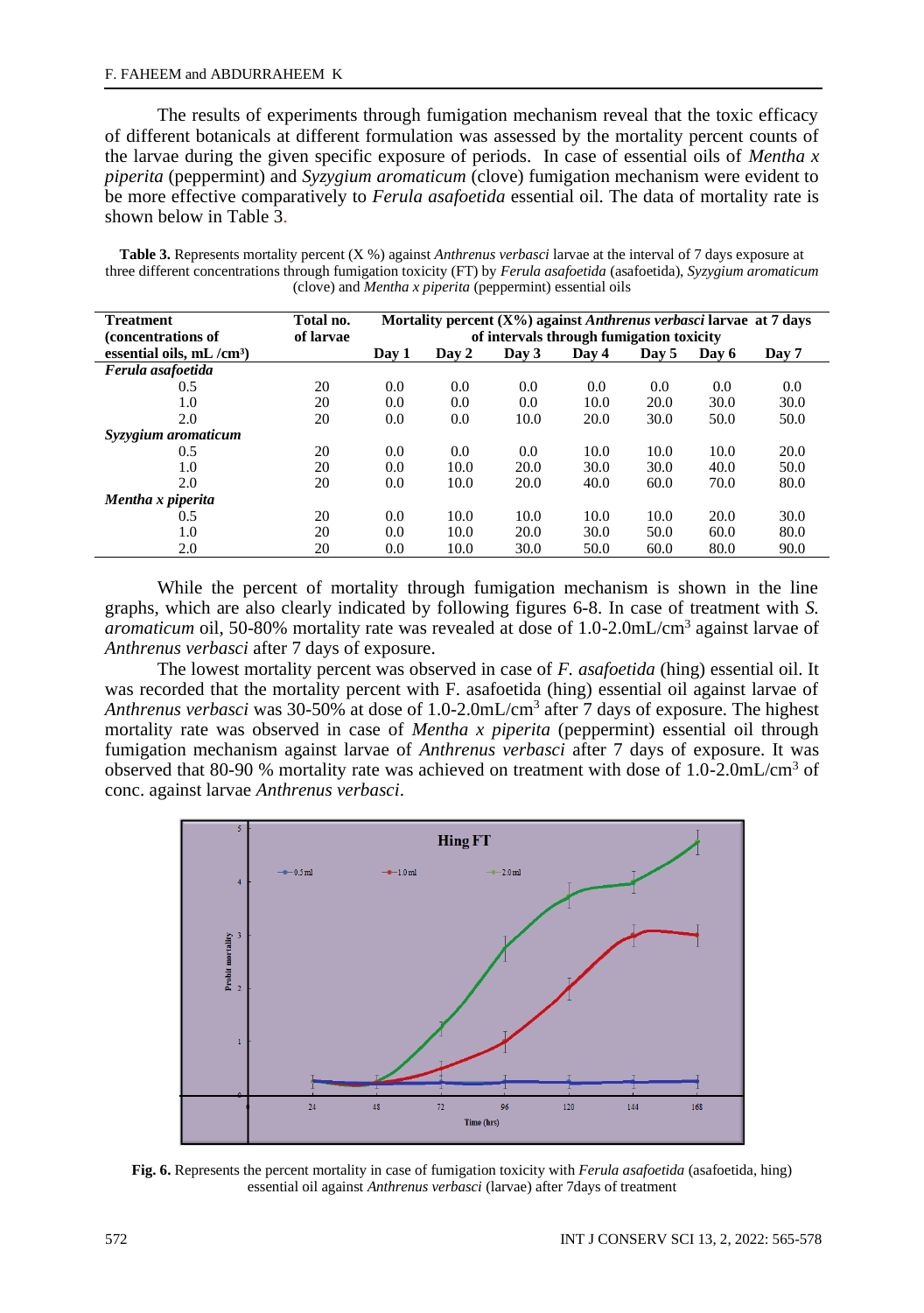

**Fig. 7.** Represents the percent mortality in case of fumigation toxicity with *Syzygium aromaticum* (clove) essential oil against *Anthrenus verbasci* (larvae) after 7days of treatment



**Fig. 8.** Represents the percent mortality in case of fumigation toxicity with *Mentha x piperita* (peppermint) essential oil against *Anthrenus verbasci* (larvae) after 7days of treatment

Further, the mortality data were corrected by using the given below Abbott's formula:

# *Corrected mortality (%) = [1- ((n in T after treatment)/(n in Co after treatment))]×100*

where:  $n =$  insect population,  $T =$  treated and  $Co =$  control.

Thus, the obtained data of fumigation toxicity were first subjected to probit analysis using SPSS software and then later the transformed data were used to draw regression line graphs. The output of the probit analysis is used to comprehend the LC90 by comparing the amount of the chemical required to create the same response in each of the various chemicals. The LC90 represents the lethal concentration (LC90) at which 90% of the population responds. The values of chi square, regression coefficient, LC90, fiducial limits and regression equation of each botanical for obtaining 90% mortality of larvae *Anthrenus verbasci* at 7 days of fumigants exposure are given below in Table 4. This can be also seen in the given figures 9-11.

In the case of F. asafoetida essential oil, the required lethal concentration (LC90) for killing the 90% of the population of larvae of *Anthrenus verbasci* was 3.35mL/cm<sup>3</sup> , which was comparatively higher dose than other essential oils. Furthermore, the other values were, such as  $\chi$ 2 value is 8.83, R<sup>2</sup> value is 0.796, upper and lower fiducial limits are 5.16 and 2.67, and y is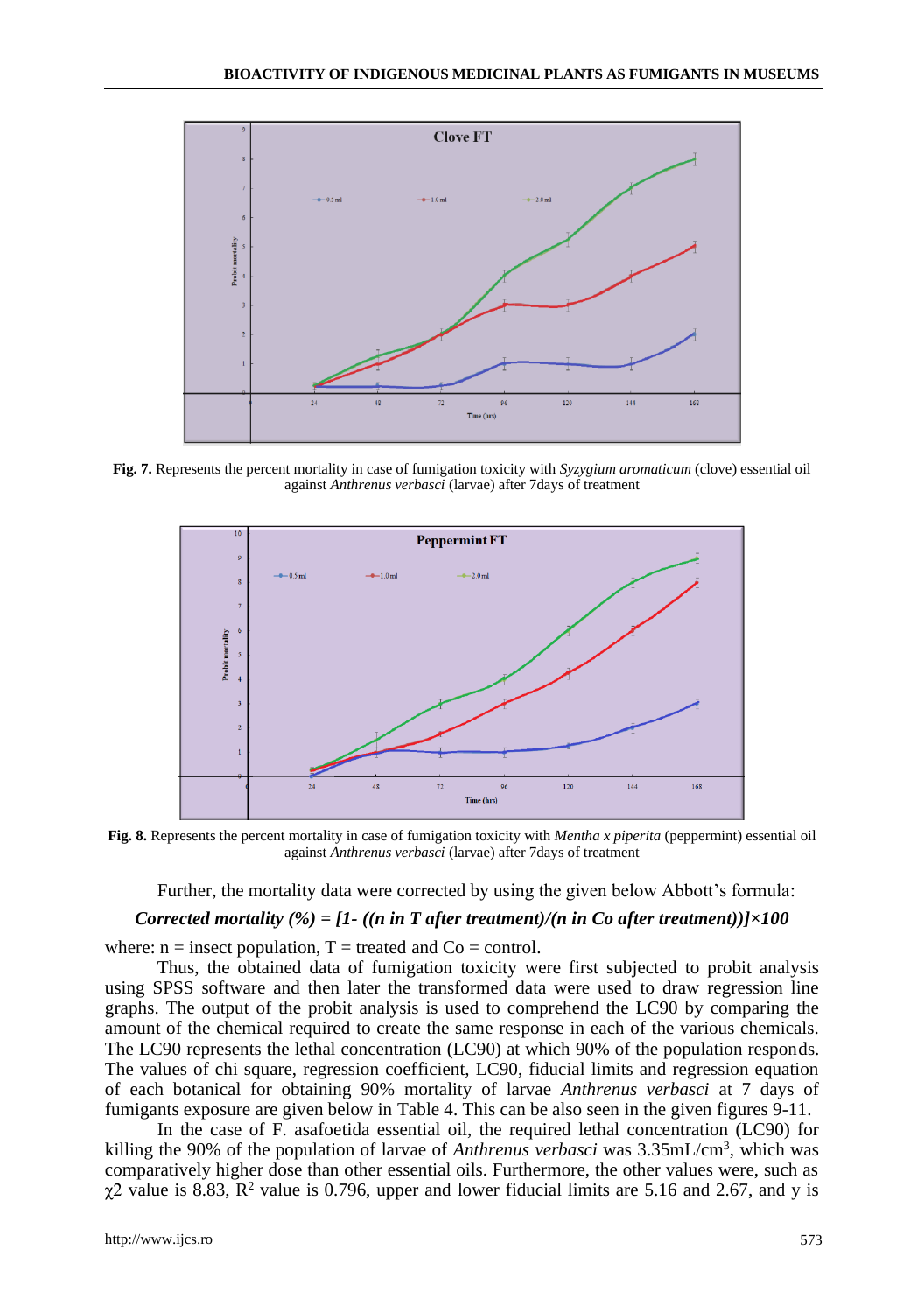0.282x + 0.414. Probit analysis done in case of essential oil *Mentha x piperita*, the LC90 value revealed was 1.76 ml/cm<sup>3</sup>. Whereas  $\chi$ 2 value is 12.71, R<sup>2</sup> value is 0.671, upper and lower fiducial limits are 1.48 and 2.35, and y is 0.188x-0.086. Lastly, in case of *S. aromaticum* essential oil, the LC90 value was obtained at  $2.34 \text{ ml/cm}^3$ , which was slightly more than *Mentha x piperita* LC90 value but found less than *F. asafoetida* LC90 value.

**Table 4.** Represents values of x2, R2, LC 90 in case of fumigation toxicity through different botanicals for control of larvae of *Antrenus verbasci* at particular given period of exposure

| <b>Insecticide</b><br>mode of<br>action | of<br><b>Name</b><br><b>botanicals</b><br>(essential oils) | $\mathbf{x}^2$ | $\mathbb{R}^2$ | <b>LC90</b><br>$\rm (ml/cm^{3})$ | upper | <b>Fiducial Limits</b><br>lower | <b>Regression</b><br>equation(y) |
|-----------------------------------------|------------------------------------------------------------|----------------|----------------|----------------------------------|-------|---------------------------------|----------------------------------|
|                                         | Ferula                                                     | 8.83           | 0.796          | 3.35                             | 5.16  | 2.67                            | $0.282x + 0.414$                 |
| <b>Fumigation</b><br><b>Toxicity</b>    | asafoetida<br>Syzygium<br>aromaticum                       | 4.42           | 0.890          | 2.34                             | 3.13  | 1.95                            | $0.230x + 0.012$                 |
| (FT)                                    | Mentha<br>piperita                                         | 12.71          | 0.671          | 1.76                             | 1.48  | 2.35                            | $0.188x - 0.086$                 |



**Fig. 9.** Represent the Regression-line graph between Conc. and Probit mortality through fumigation toxicity with *Ferula asafoetida* (asafoetida/hing) essential oil against the larva of *Anthrenus verbasci* after 7 days of treatment



**Fig. 10.** Represent the Regression-line graph between Conc. and Probit mortality through fumigation toxicity with *Syzygium aromaticum* (clove) essential oil against the larvae of *Anthrenus verbasci* after 7 days of treatment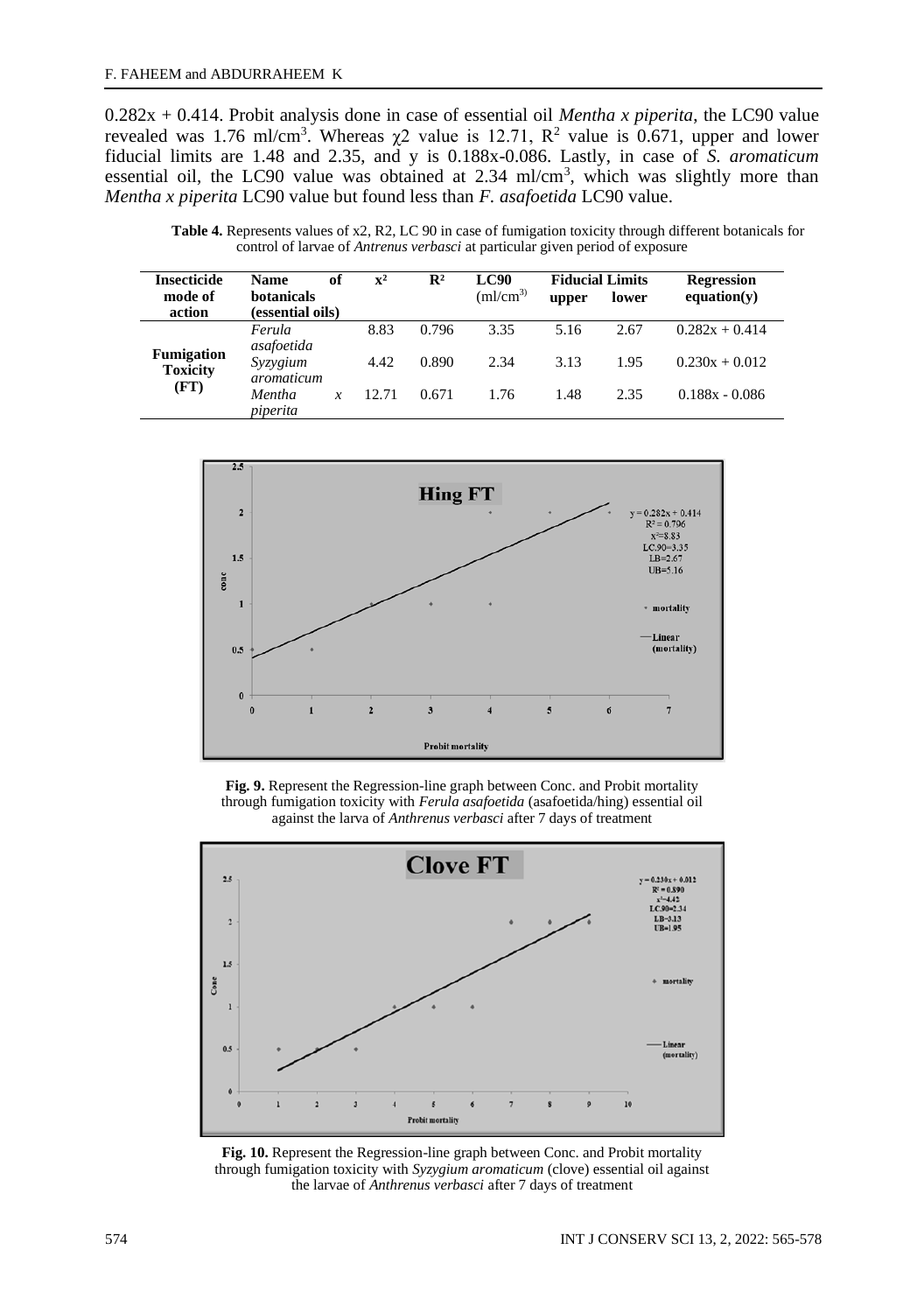

**Fig. 11.** Represent the Regression-line graph between Conc. and Probit mortality through fumigation toxicity with *Mentha x piperita* (peppermint) essential oil against the larvae of *Anthrenus verbasci* after 7 days of treatment

The other values of probit analysis were seen to be such as,  $\chi$ 2 is 4.42, R<sup>2</sup> is 0.890, upper and lower fiducial limits are 3.13 and 1.95, and y is  $0.230x + 0.012$ . The inference of this study represents the relative effects of the three indigenous medicinal plant essential oils, as it is evident that *Mentha x piperita* proved to be the most toxic and effective fumigant against the larvae of *A. verbasci* followed by *S. aromaticum* and *F. asafoetida.*

#### **Conclusions**

The aim of this study was to evaluate the toxic potency of three locally found botanicals, against the larval stage in the life cycle of *Anthrenus verbasci*, which is recognized as a major insect pest of the stored product and the skin and skin-product collections particularly found in museum, libraries and archives, under the conditions of practical usage. From above results of probit analysis, it becomes evident that the botanical fumigants were found much effective against the pests selected. The fumigation toxicity of peppermint essential oil was found to be the most efficacious against larvae of *Anthrenus verbasci* after 7 days of time exposure. The required lethal concentration dose (LC90) for killing 90% of population of insect pest was observed at 1.76mL/cm<sup>3</sup>. Henceforth, it can be proposed that such information could be used to provide as reference guidelines on its application rates, exposure periods that would be required in the museum environment specifically based on fumigant mode of action with indigenous herbal and medicinal plant oils and extracts.

An additional aim of surveying conditions in a sample of museums and their collections has been also fulfilled in this study, showing that the most common and in most cases, severe damaging biodeteriogens in museums found were dermestid beetles, moths, termites, mold, silver fishes, cockroaches, rodents, birds and bats, etc. However, the list of important biodeteriogens is quite massive, but still, no proper actions are taken in museums to control or prevent the destruction they cause. According to the survey, the response received was 100% infestation was found in the skin and skin-product collections, invaded by dermestid beetles (*Dermestidae*) in museums. 100% respondents have also agreed to integrate natural chemical control methods in their museum's integrated pest management (IPM) plan on the basis of its efficacy, and availability in the future.

The futuristic aspect of this study is to identify the active molecules from promising plant sources and evaluate them for application at the commercial level to develop environmentally friendly and human safe biopesticides with high efficiency and recyclability. The effective constituents of the herbal pesticides can be separated by infra-red spectroscopy so that the high concentrated compounds can be easily extracted and used in controlling the pest problems. In addition, it is also suggested that there is a massive requirement to re-assess the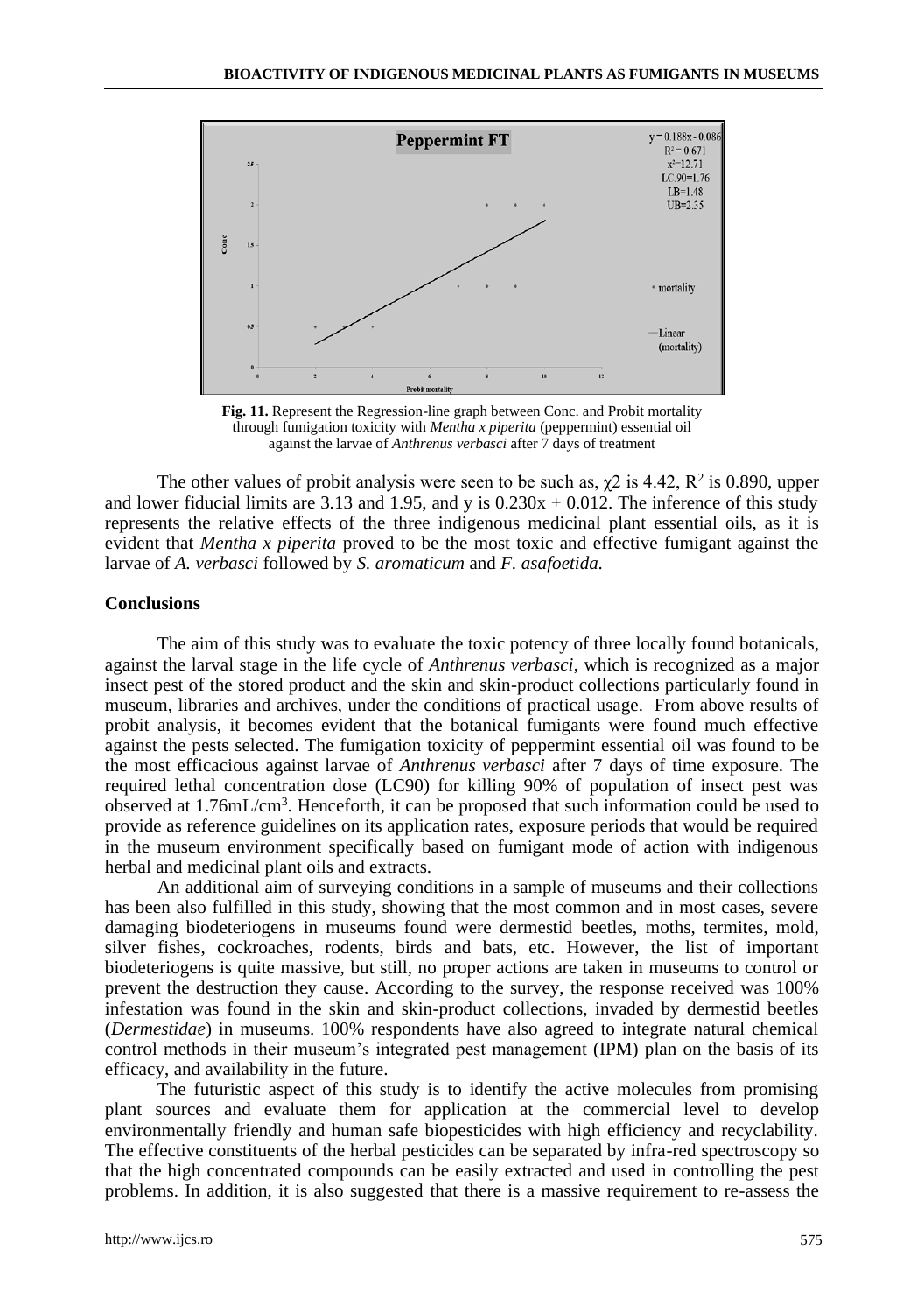validity of traditional material and methods for insect pest control with the adaptation of nanotechnology by exploring the potential of ingenious bionanomaterials in insect pest management of museums, libraries and archives. Therefore, it is recommended that, there is an utmost need for professionals to reintroduce the indigenous methods of pest control and to integrate those traditional methods and materials into development of conservation strategies. Wherefore, it necessitates for the integration of traditional and natural methods and materials for controlling pests in the strategies of Integrated Pest Management (IPM) of museums for the safety of human being, their environment and as well as for the museum valuable collections.

### **Acknowledgments**

The author is gratefully acknowledged to Prof. Abduraheem K, Chairman Department of Museology, Aligarh Muslim University, Aligarh, India for providing necessary research facilities like samples, reagents, analysis chamber instruments, glass wares etc. We are also thankful to University Grant Commission (UGC) for providing the financial assistance to complete my research work.

### **References**

- [1] S. Kaewklom, J. Euanorasetr, B. Intra, W. Panbangred, R. Aunpad, *Antimicrobial activities of novel peptides derived from defensin genes of Brassica hybrid CV Pule*, **International Journal of Peptide Research and Therapeutics**, **22**(1) 2016, pp. 93-100. DOI10.1007/s10989-015-9488-2.
- [2] H. Wiegand, *Finney D.J.: Probit analysis. 3. Aufl. Cambridge University Press, Cambridge 1971. XV, 333 S., 41 Rechenbeispiele, 20 Diagr., 8 Tab., 231 Lit., L 5.80*. **Biometrische Zeitschrift, 14**(1), 1972, pp. 72-72. https://doi.org/10.1002/bimj.19720140111.
- [3] W.S. Abbott, *Abbotts Formula - A method of computing the effectiveness of an insecticide,* **Journal of the American Mosquito Control Association, 3**(2), 1987, pp. 302-302.
- [4] M.A. Ashraf, M.J. Maah, I. Yusoff, *Soil contamination, risk assessment and remediation*, **Environmental Risk Assessment of Soil Contamination**, **25**, 2014, pp. 3-56.
- [5] R. Gahukar, *Evaluation of plant-derived products against pests and diseases of medicinal plants: A review*, **Crop Protection, 42**, 2012, pp. 202-209.
- [6] E. Shaaya, M. Kostjukovski, J. Eilberg, C. Sukprakarn, *Plant oils as fumigants and contact insecticides for the control of stored-product insects,* **Journal of Stored Products**
- [7] F. Faheem, K. Abduraheem, *Management of pests risks in museums: A review,* **International Journal of Advanced Research in Biological Sciences, 6**(9), 2019, pp. 122-136. DOI: http://dx.doi.org/10.22192/ijarbs.2019.06.09.016.
- [8] H.D. Burgess, N.E. Binnie, *The development of a research approach to the scientific study of cellulosic and ligneous materials*, **Journal of the American Institute for Conservation**, **29**(2), 1990, pp. 133-152.
- [9] M.T. Baker, , et al. *Laboratory investigation of the fumigant Vikane®,* **ICOM Committee for Conservation, 9th Triennial Meeting, Dresden, German Democratic Republic, 26- 31 August 1990**, Preprints, 1990.
- [10] O. Madden, R. Hodgkins, S. Heald**, Substituting SPME for noses in the detection and quantification of mothball vapors from textiles in the National Museum of the American Indian collection**. 2014.
- [11] R.J. Koestler, E. Parreira, E.D. Santoro, P. Noble, *Visual effects of selected biocides on easel painting materials,* **Studies in Conservation, 38**(4), 1993, pp. 265-273.
- [12] M.W. Ballard, R.J. Koestler, **Thirty Years of Pest Control in Museums: Policy & Practice.** 2014.
- [13] M.K. Nayak, G.J. Daglish, T.W. Phillips, P.R. Ebert, *Resistance to the fumigant phosphine and its management in insect pests of stored products: a global perspective*, **Annual**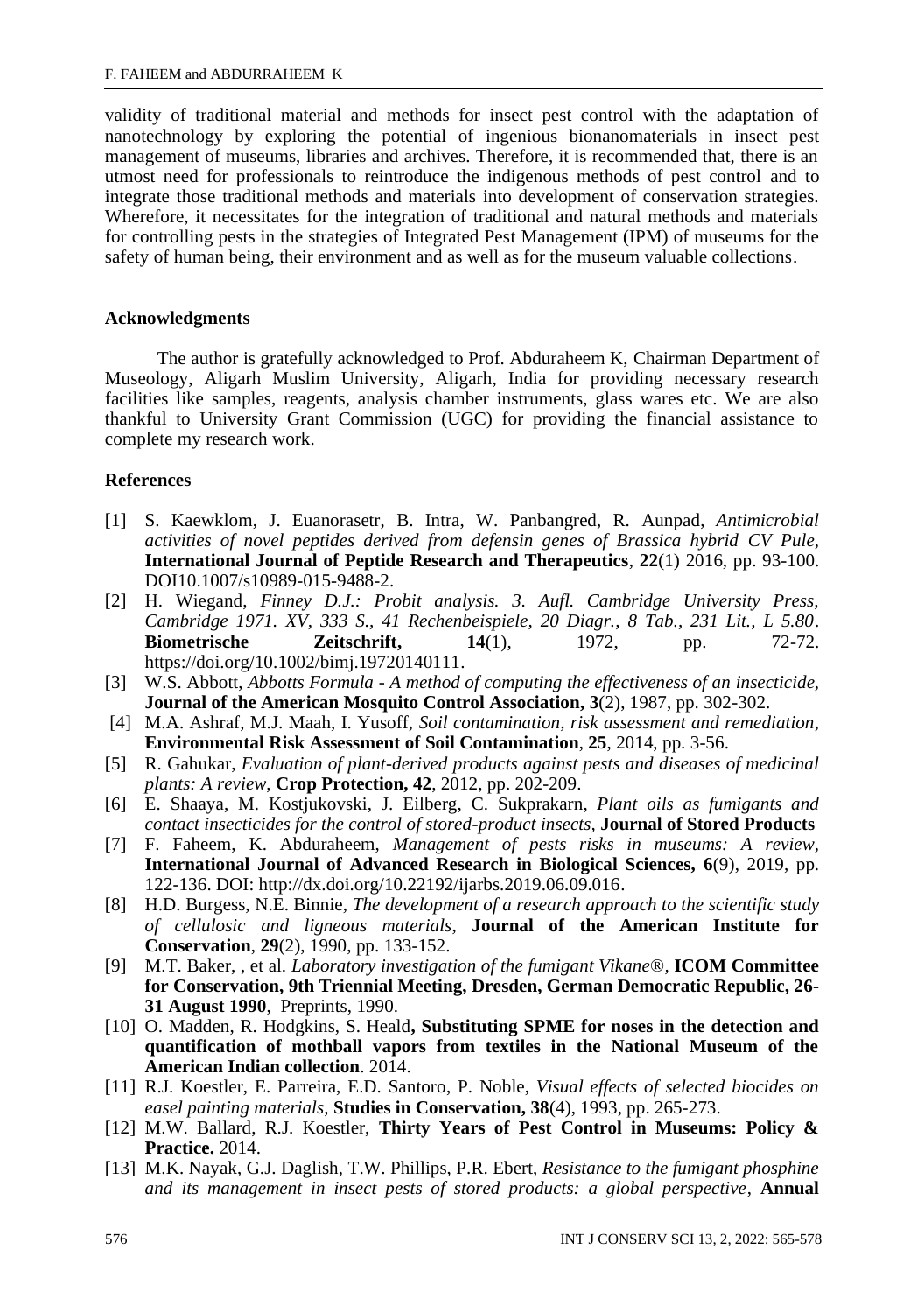**Review of Entomology, 65,** 2020, pp. 333-350. DOI: 10.1146/annurev-ento-011019- 025047.

- [14] S. Rajendran, *Insect resistance to phosphine- challenges and strategies*, **International Pest Control, 43**, 2001, pp. 118-123.
- [15] S. Rajendran, *Phosphine Resistance in Stored Grain Insect Pests in India,* **Proceedings of vtke 7th International Working Conference on Stored Product Protection**,14-19 octomber, 1998, Bejing, R.P. China (Editors: J. Zuxum, L. Quan, L. Yongsheng, T. Xianchang, G. Lianghua), Sichuan Publishing House of Science and Techology, Chengdu, Sicuan Province, R.P. China. 1999.
- [16] \* \* \*, MBTOC, *Assessment of Alternatives to Methyl Bromide*, **Report of the Methyl Bromide Technical Options Committee**. UNEP, Nairobi (H. Nuyten, Personal communication, Breda. Prospect 1997. Methyl Bromide Background Report), 1999.
- [17] J.H. Butler, J.M. Rodriguez, *Methyl bromide in the atmosphere*. **The Methyl Bromide Issue**, Vol. I. (Editors: C.H. Bell, N.C. Price and B. Chakrabarti), John Wiley & Sons, Chichester, UK, 1996, pp. 27-90.
- [18] B. Subramanyam, D.W. Hagstrum, **Alternatives to Pesticides in Stored-Product IPM,** Springer Science & Business Media, 2012.
- [19] W. Thomas, *Methyl bromide: effective pest management tool and environmental threat,* **Journal of Nematology, 28**(4S), 1996, Article Number: 586.
- [20] D.J. Webley, W.A. Airey, *A laboratory evaluation of the effectiveness of diflubenzuron against Dermestes maculatus De Geer and other storage insect pest*s, **Pesticide Science, 13**(6) 1982, pp. 595-601.
- [21] S.Rajendran, K.H. Parveen, *Insect infestation in stored animal products,* **Journal of Stored Products Research, 41**(1), 2005, pp. 1-30.
- [22] M. MacQuillan, E. Shipp, *Evaluation of chlorpyrifos and chlorpyrifos-methyl for control of Dermestes maculatus Deg. (Coleoptera: Dermestidae) on sheepskins*. **Journal of Stored Products Research**, **12**(2), 1976, pp. 93-96.
- [23] H. Wainman, B. Chakrabarti, M.A. Woodward, *Control of insects in baled skins by fumigation with methyl bromide and phosphine,* **International Pest Control,** 1980, pp. 28-33.
- [24] I.C. Yadav, N.L. Devi*, Pesticides classification and its impact on human and environment,* **Environmental Science and Engineering, 6,** 2017, pp. 140-158.
- [25] V. Salgado, **BASF Insecticide Mode of Action Technical Training Manual.** 2013.
- [26] S. Hill, *Cultural methods of pest, primarily insect, control*, **Proceedings of the Annual Meeting of the Canadian Pest Management Society.** 1990.
- [27] N.E. El-Wakeil, *Retracted article: botanical pesticides and their mode of action,* **Gesunde Pflanzen, 65**(4), 2013, pp. 125-149.
- [28] A. McCaffery, R. Nauen, *The insecticide resistance action committee (IRAC): public responsibility and enlightened industrial self-interest*, **Outlooks on Pest Management**, **17**(1), 2006, pp. 11-14.
- [29] W. Buhler, *Pesticidal Insecticidal Stewardship,* **The Fifth Annual National Pesticide Safety Education**, Month – February 2022.
- [30] M.F.F. Bernardes, M. Pazin, L.C. Pereira, D. Junqueira Dorta, *Impact of pesticides on environmental and human health,* **Toxicology Studies - Cells, Drugs and Environment** (Editors: A.C. Andreazza and G. Scolao)**,** 2015, pp. 195-233. DOI: 10.5772/59710.
- [31] I. Mahmood, S. Ruqia Imadi, K. Shazadi, A. Gul, K. Rehman Hakeem, **Effects of Pesticides on Environment, in Plant, Soil and Microbes,** Springer, 2016, pp. 253-269.
- [32] A. Özkara, D. Akyıl, M. Konuk, **Pesticides, Environmental Pollution, and Health**, IntechOpen, 2016.
- [33] V.I. Lushchak, T.M. Matviishyn, V.V. Husak, J.M. Storey, K.B. Storey, *Pesticide toxicity: a mechanistic approach*, **EXCLI Journal**, **17**, 2018, pp. 1101-1136.
- [34] \* \* \*, **Conserving Biodiversity: A Research Agenda for Development Agencies,** National Research Council, The National Academies Press, Washington, DC, 1992. [https://doi.org/10.17226/1925.](https://doi.org/10.17226/1925)